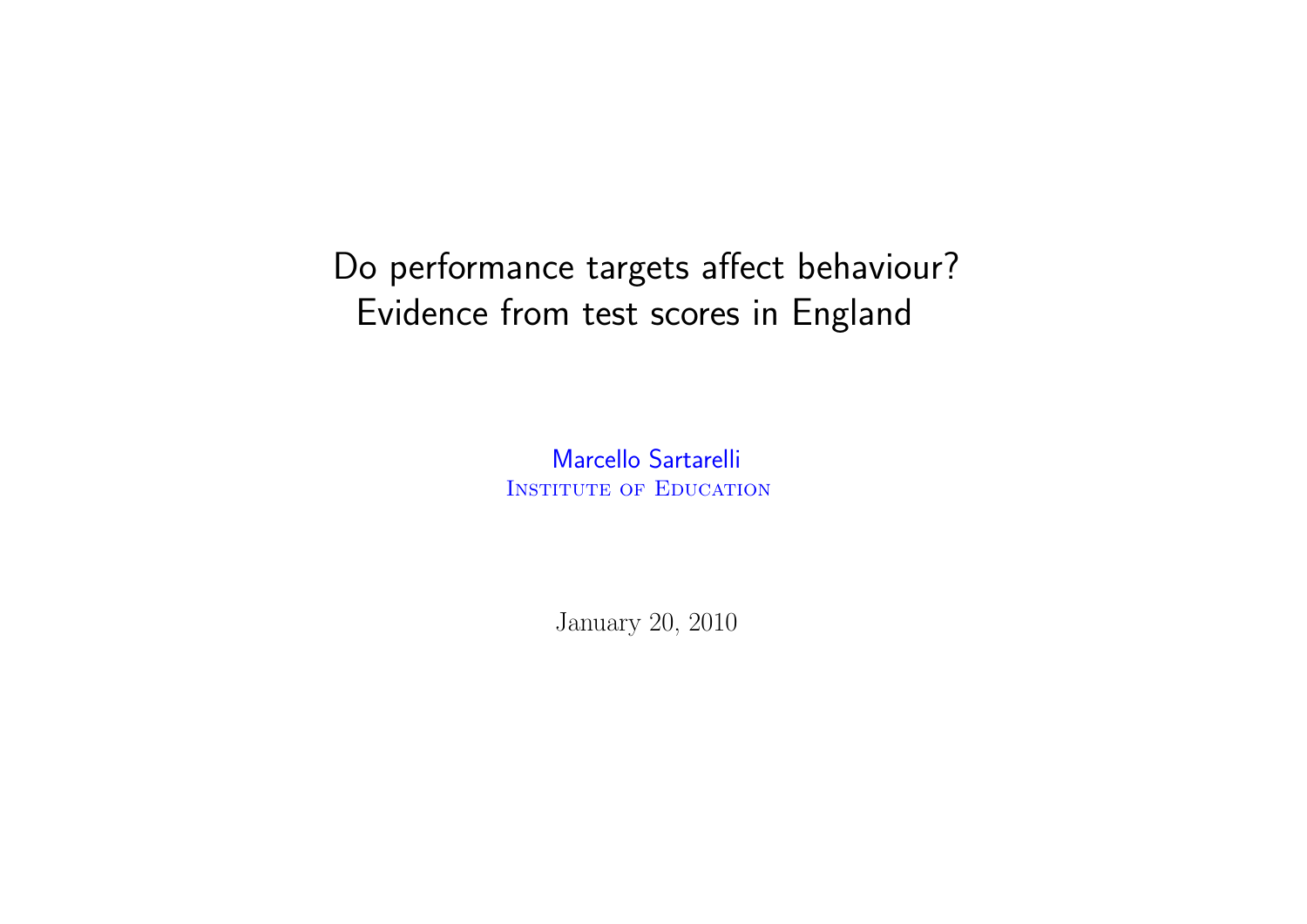#### Performance targets in test scores (NPD admin data)

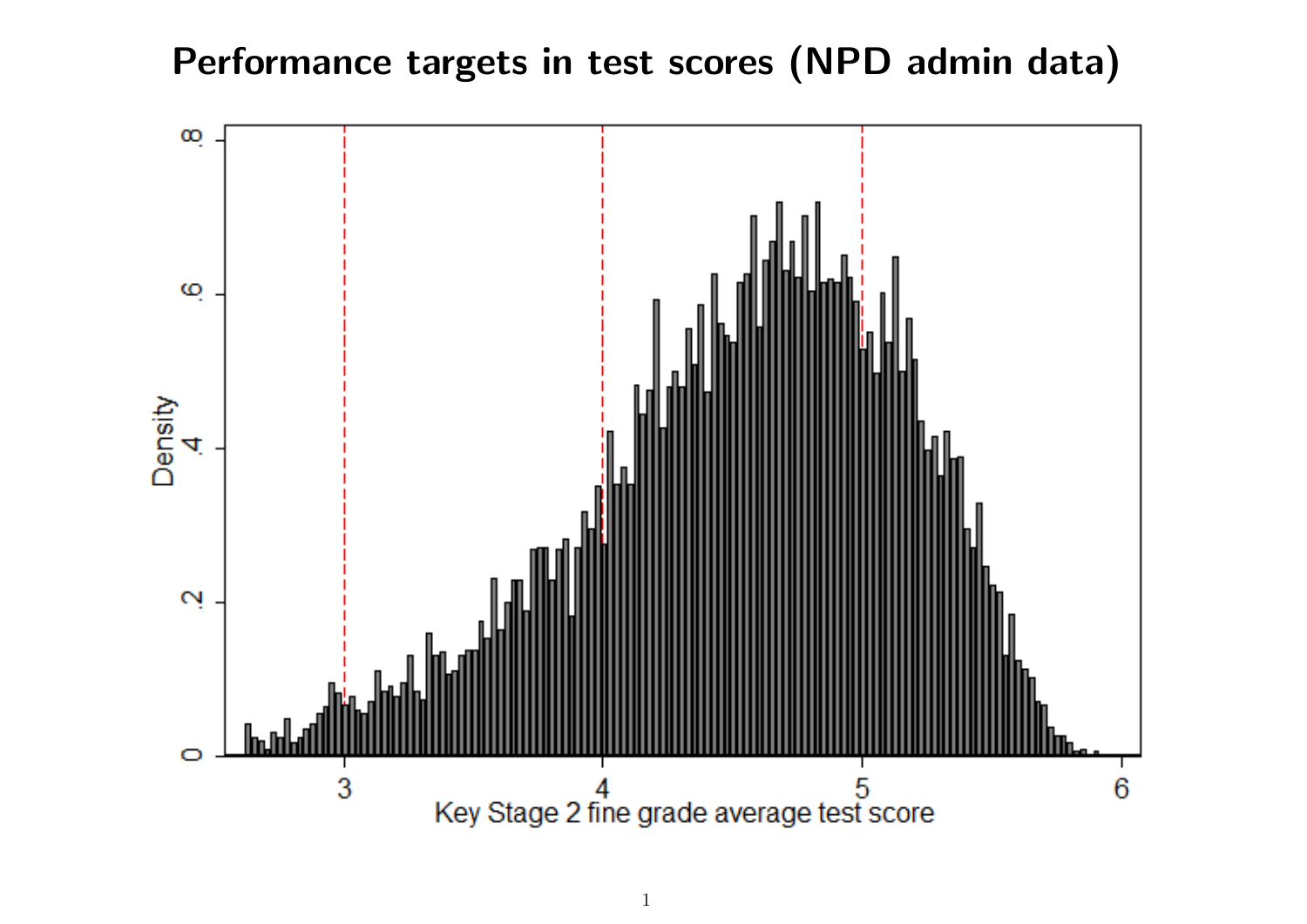## Civic behaviour by students (LSYPE survey data)

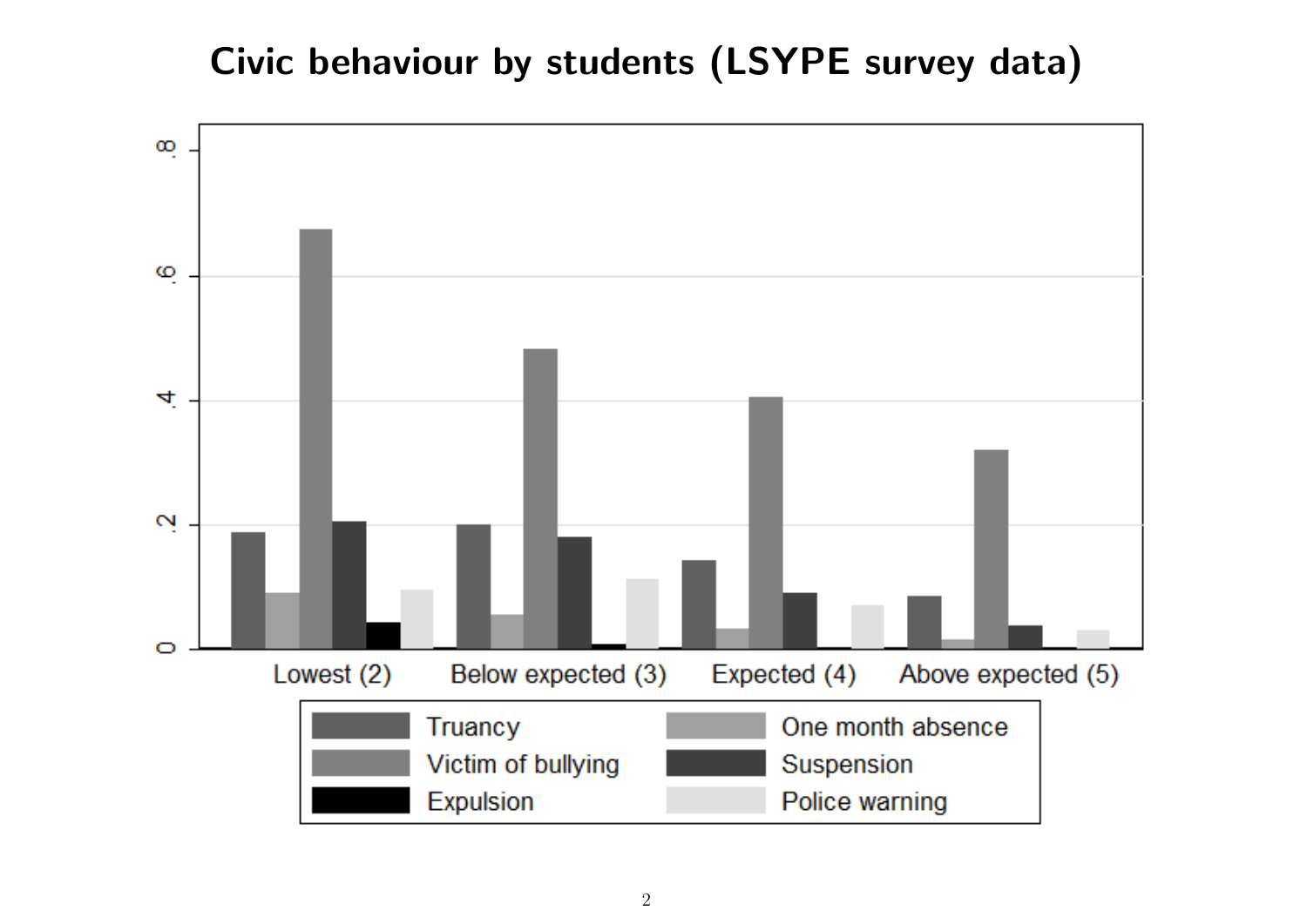School curriculum in the UK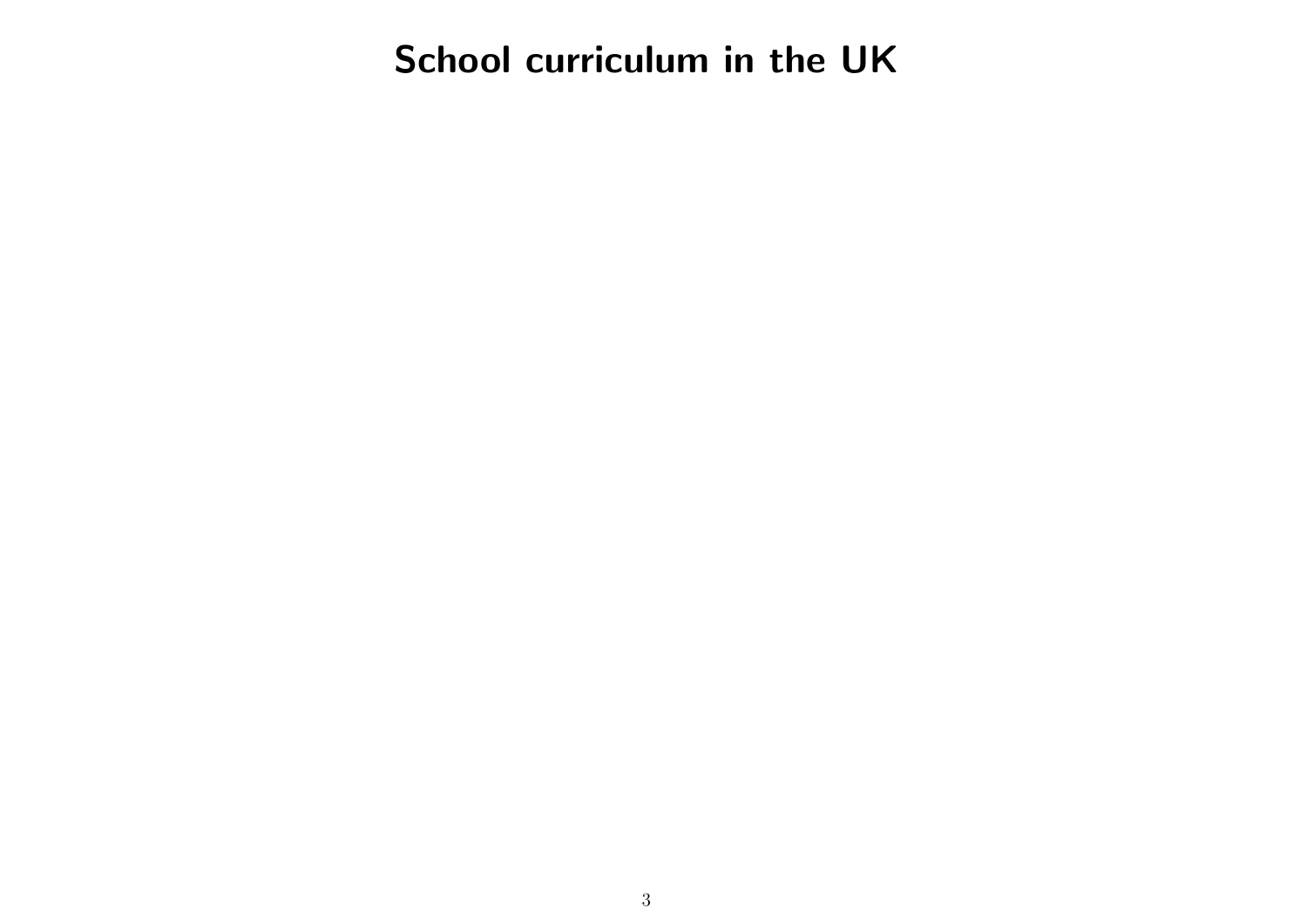| (1)       | (2)       | (3)                | (4)             | (5)                 | (6)               |
|-----------|-----------|--------------------|-----------------|---------------------|-------------------|
| Primary/  | Age       | Stage              | Year            | Assessment          | Expected          |
| Secondary |           |                    |                 |                     | achievement level |
|           | $3 - 4$   | <b>Early Years</b> |                 |                     |                   |
|           |           | Foundation         |                 |                     |                   |
|           |           | Stage (EYFS)       |                 |                     |                   |
|           | $4 - 5$   | <b>EYFS</b>        | Reception Tests |                     | $6 - 9/13$        |
|           |           |                    |                 |                     | elements          |
|           | $5-6$     | Key Stage 1        | $\mathbf{1}$    |                     |                   |
|           | $6 - 7$   |                    | $\overline{2}$  | Teacher assessments | $\overline{2}$    |
|           |           |                    |                 | in English, Maths   |                   |
| Primary   |           |                    |                 | and Science (EMS)   |                   |
| School    | $7 - 8$   | Key Stage 2        | $\overline{3}$  |                     |                   |
|           | $8 - 9$   |                    | 4               |                     |                   |
|           | $9 - 10$  |                    | 5               |                     |                   |
|           | $10 - 11$ |                    | 6               | National and        | 4                 |
|           |           |                    |                 | teacher             |                   |
|           |           |                    |                 | assessments         |                   |
|           |           |                    |                 | in EMS              |                   |
|           | $11 - 12$ | Key Stage 3        | $\overline{7}$  | Teacher             |                   |
|           |           |                    |                 | assessments         |                   |
|           | $12 - 13$ |                    | 8               | Teacher             |                   |
|           |           |                    |                 | assessments         |                   |
|           | 13-14     |                    | 9               | Teacher             | $5$ or $6$        |
|           |           |                    |                 | assessments         |                   |
|           |           |                    |                 | in EMS and          |                   |
|           |           |                    |                 | foundation          |                   |
| Secondary |           |                    |                 | subjects            |                   |
| School    | 14-15     | Key Stage 4        | 10              | Some children       |                   |
|           |           |                    |                 | take GCSEs          |                   |
|           | $15 - 16$ |                    | 11              | Most children       | $5A*-C$ or        |
|           |           |                    |                 | take GCSEs or       | equivalent        |
|           |           |                    |                 | other national      | including         |
|           |           |                    |                 | qualifications      | English           |
|           |           |                    |                 |                     | and Maths         |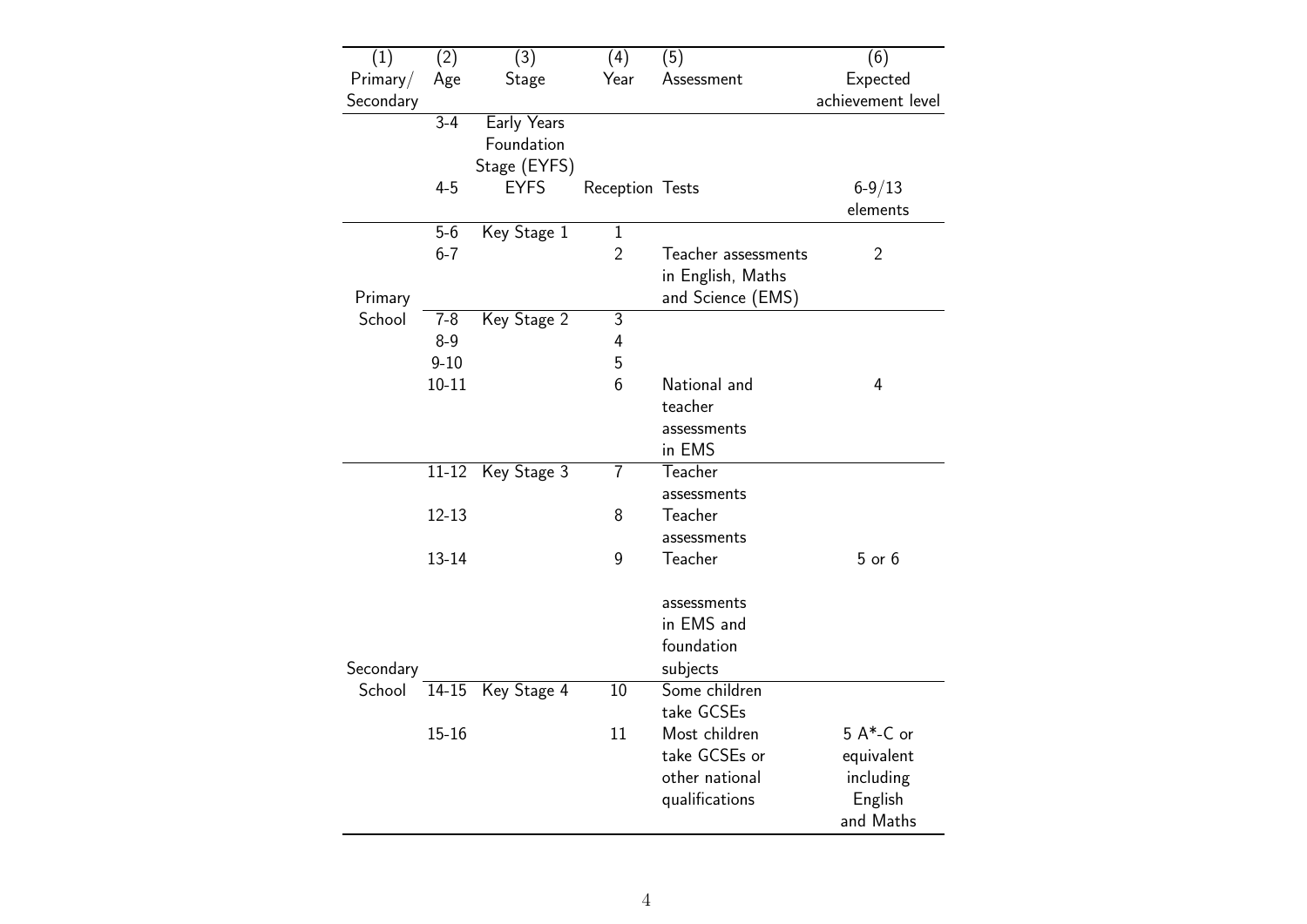# Behavioural outcomes (LSYPE)

| (1)               | (2)                                                                              | $\overline{(3)}$ | (4)  |
|-------------------|----------------------------------------------------------------------------------|------------------|------|
| Variable Name     | Question                                                                         | Time window      | Mean |
|                   |                                                                                  | w.r.t. survey    |      |
|                   |                                                                                  | (Years before)   |      |
| Truancy           | In the last 12 months, have you ever played truant, that is missed               | Up to $1$ year   | 0.14 |
|                   | school without permission, even if it was only for a half day or a               |                  |      |
|                   | single lesson?                                                                   |                  |      |
| One month absence | Can I check, in the last 12 months, has (name)                                   | Up to 1 year     | 0.03 |
|                   | been off school for a continuous period of 1 month or more,                      |                  |      |
|                   | other than for school holidays?                                                  |                  |      |
| Being bullied     | The next question is about any bullying or other bad behaviour from              | Up to $1$ year   | 0.43 |
|                   | other pupils at (his/her) school that you know have happened to                  |                  |      |
|                   | (name) in the last 12 months. Have any of these things happened to               |                  |      |
|                   | (name) at school in the last 12 months?                                          |                  |      |
|                   | 1. Called names by other pupils at his/her school                                |                  |      |
|                   | 2. Sent offensive or hurtful text messages or emails                             |                  |      |
|                   | 3. Shut out from groups of other pupils or from joining in things                |                  |      |
|                   | 4. Made to give other pupils his or her money or belongings                      |                  |      |
|                   | 5. Threatened by other pupils with being hit or kicked or with other<br>violence |                  |      |
|                   | 6. Actually being hit or kicked or attacked in any other way by other            |                  |      |
|                   | pupils                                                                           |                  |      |
|                   | 7. Any other sort of bullying                                                    |                  |      |
|                   | 8. No, none of these things have happened in the last 12 months                  |                  |      |
| Suspension        | Has (name) been temporarily excluded, that is                                    | Up to 3 years    | 0.10 |
|                   | suspended, from a school for a time, in the past 3 years?                        |                  |      |
| Expulsion         | Has (name) been permanently excluded, that is                                    | Up to 3 years    | 0.01 |
|                   | expelled from school for good, in the past 3 years?                              |                  |      |
| Police warning    | Have the police got in touch with you (or your husband/wife/partner)             | Up to 3 years    | 0.07 |
|                   | about (name) because of something he/she had done in the last 3 years?           |                  |      |
|                   | 1. Yes, in last 3 years; 2. No; 3. Not in the last three years                   |                  |      |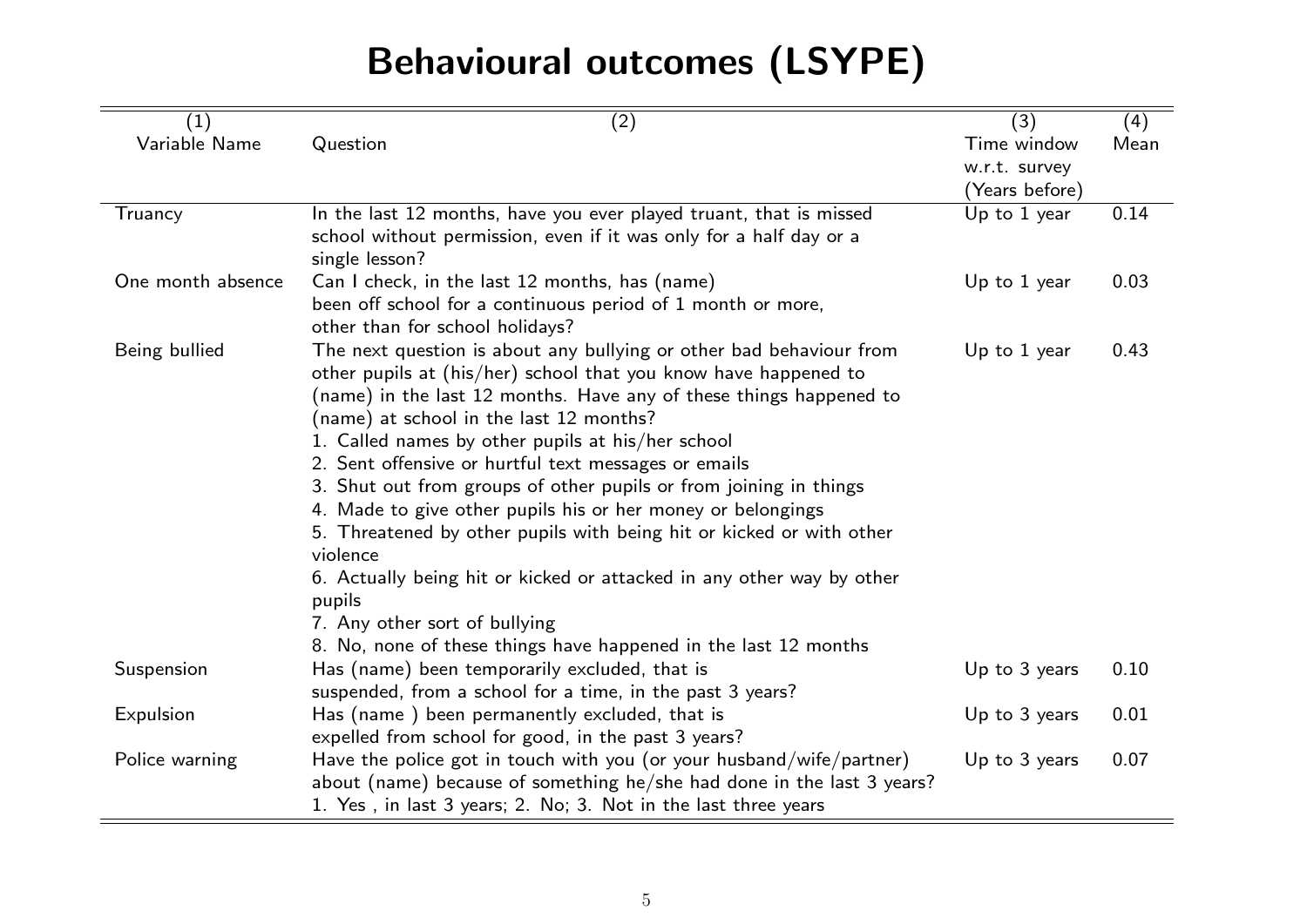## Timing of events

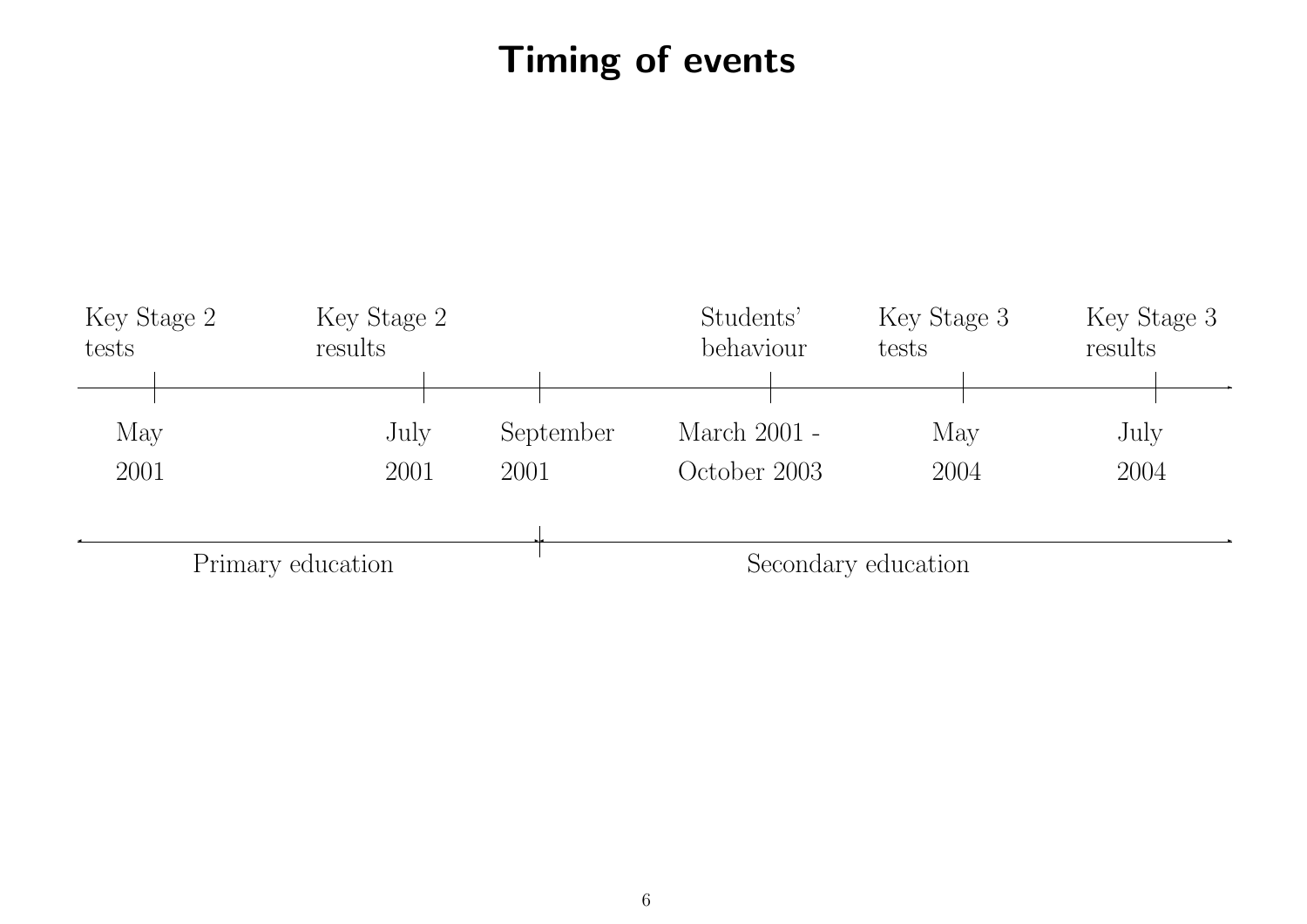## Disclosure of tests results

2010 end of key stage 2 pupil results



Qualifications and Curriculum Development Agency

Pupil's name Class

| 4 |                                   |       |  |  |  |  |  |  |  |  |
|---|-----------------------------------|-------|--|--|--|--|--|--|--|--|
|   | <b>English</b>                    |       |  |  |  |  |  |  |  |  |
|   | <b>Teacher assessment results</b> |       |  |  |  |  |  |  |  |  |
|   | Speaking and listening            | Level |  |  |  |  |  |  |  |  |
|   | Reading                           | Level |  |  |  |  |  |  |  |  |
|   | Writing                           | Level |  |  |  |  |  |  |  |  |
|   | Overall English result            | Level |  |  |  |  |  |  |  |  |
|   | <b>Test results</b>               |       |  |  |  |  |  |  |  |  |
|   | Reading                           | Level |  |  |  |  |  |  |  |  |
|   | Writing                           | Level |  |  |  |  |  |  |  |  |
|   | Overall English result            | Level |  |  |  |  |  |  |  |  |

| <b>Mathematics</b>        |       |  |  |  |  |  |
|---------------------------|-------|--|--|--|--|--|
| Teacher assessment result | Level |  |  |  |  |  |
| <b>Test result</b>        | Level |  |  |  |  |  |

| Science                   |  |  |  |  |  |  |
|---------------------------|--|--|--|--|--|--|
| Teacher assessment result |  |  |  |  |  |  |

Level 3 and below represents achievement below the nationally expected standard for most 11-year-olds. Level 4 represents achievement at the nationally expected standard for most 11-year-olds. Levels 5 and 6 represent achievement above the nationally expected standard for most 11-year-olds

External markers mark exams using a continuous scale [2.5,6]

Students obtain categorical results {3,4,5}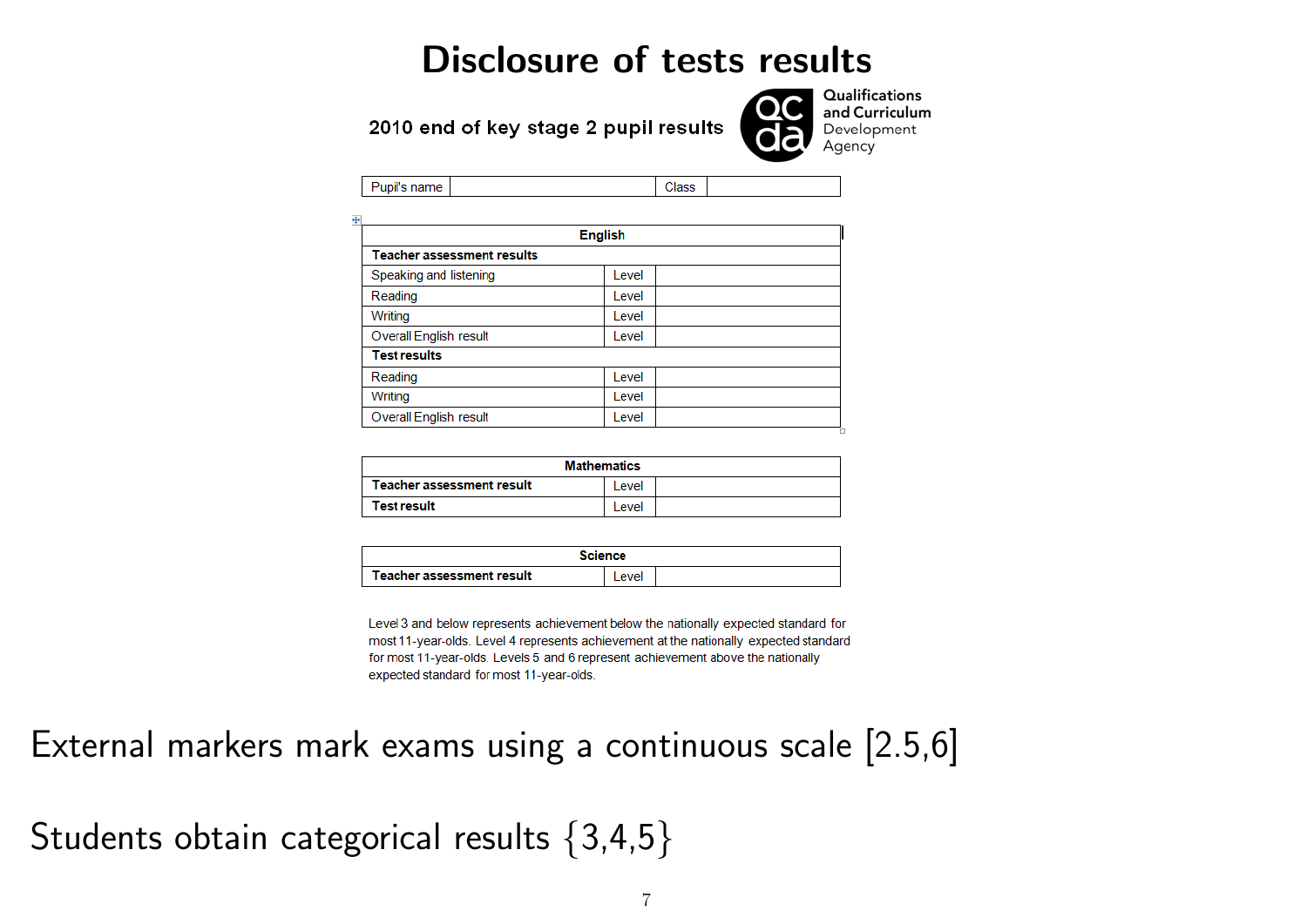# Motivation

Interest by policy in the determinants of

- achievement gaps and consequences in adulthood, e.g. No Child Left Behind (USA)
- well-being in young age and aulthood, e.g. Every Child Matters (UK)

Literature

- mixed evidence on behavioural effects of characteristics of the institutional setting in education [\(Reback](#page-16-0) [\(2010\)](#page-16-0), [Gaviria and Raphael](#page-16-1) [\(2001\)](#page-16-1) and [Dee](#page-16-2) [\(2004\)](#page-16-2))
- positive non-market returns to education in adulthood ([Grossman](#page-16-3) [\(2006\)](#page-16-3) and [Oreopoulos and Salvanes](#page-16-4) [\(2009\)](#page-16-4))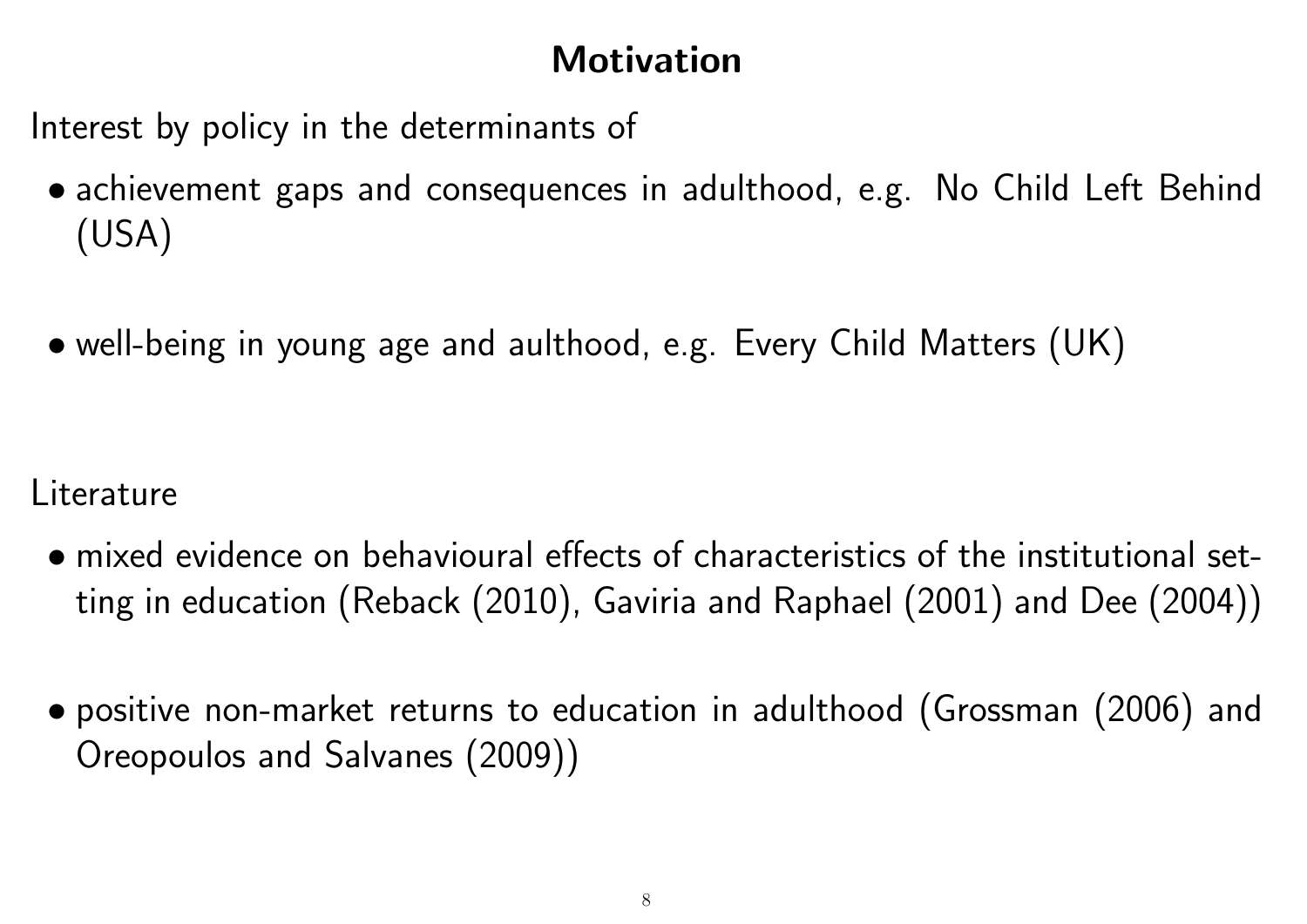#### Research design

 $B$  is a binary variable measuring behaviour. It can be interpreted as the observable proxy of whether a latent variable  $B^*$  about the importance of school is smaller than a threshold  $\bar{B}^*$  or  $B = I\{B^* < \bar{B}^*\}$ 

<span id="page-9-0"></span>
$$
B = \alpha + \beta_{OLS}T + U_1 \tag{1}
$$

 $\beta_{OLS}$  in equation [\(1\)](#page-9-0) measures the change in the probability of behaviour, e.g. a student is truant, due to a unit increase in test score  $T$ 

$$
G_c = I\{T \ge \bar{T}_c\} \tag{2}
$$

<span id="page-9-1"></span>
$$
B = f(T) + \beta_{RD} G_c + U_2 \tag{3}
$$

Cutoffs in test scores  $\bar{T}_c \in \{3,4,5\}$  determine whether a student meets a performance target  $G_c$  in equation [\(2\)](#page-9-1)

 $\beta_{RD}$  in equation [\(3\)](#page-9-1) measures the change in the probability of behaviour that meeting a target w.r.t. not meeting it leads to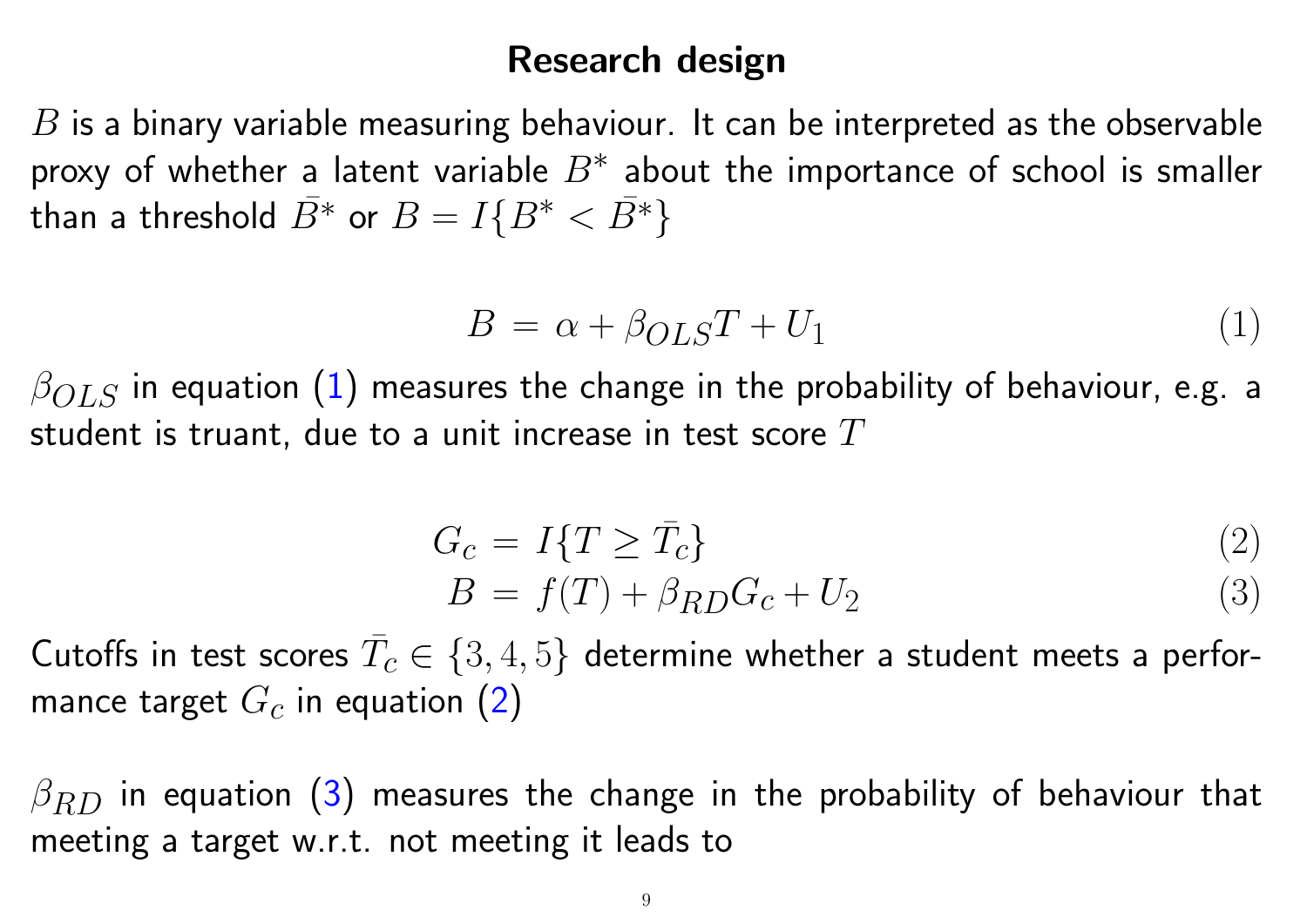## Estimation

- Sharp discontinuities
- Estimate smooth polynomials in test scores separately for students to the left and right of a cutoff
- Choose the optimal bandwidth using the algorithm in [Imbens and Kalyanaraman](#page-16-5) [\(2009\)](#page-16-5)
- Use a window of size 2 and centered around each cutoff, e.g. cutoff  $4 + (-1)$
- Robustness checks for the validity of the design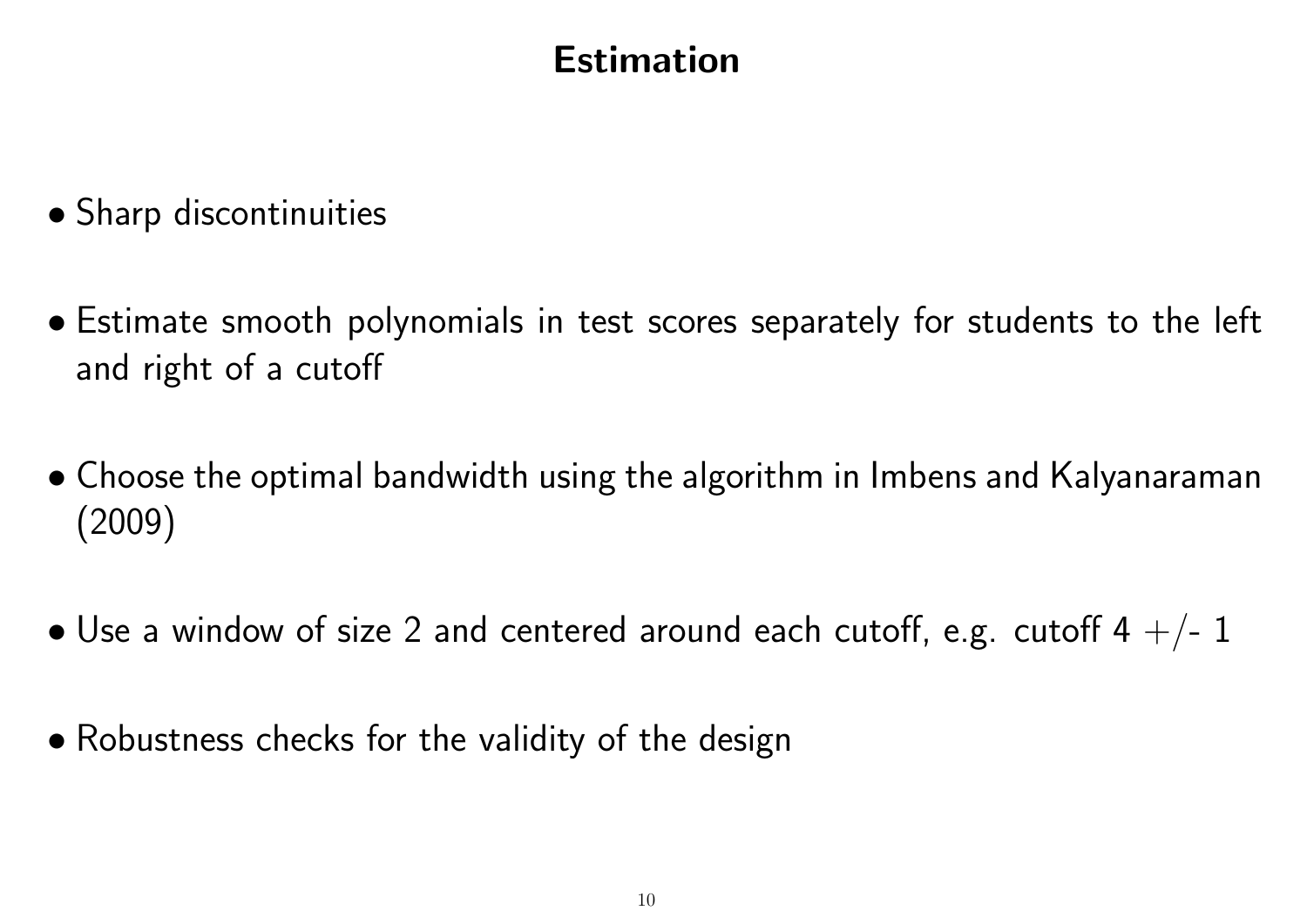#### RD plots: absence and being bullied

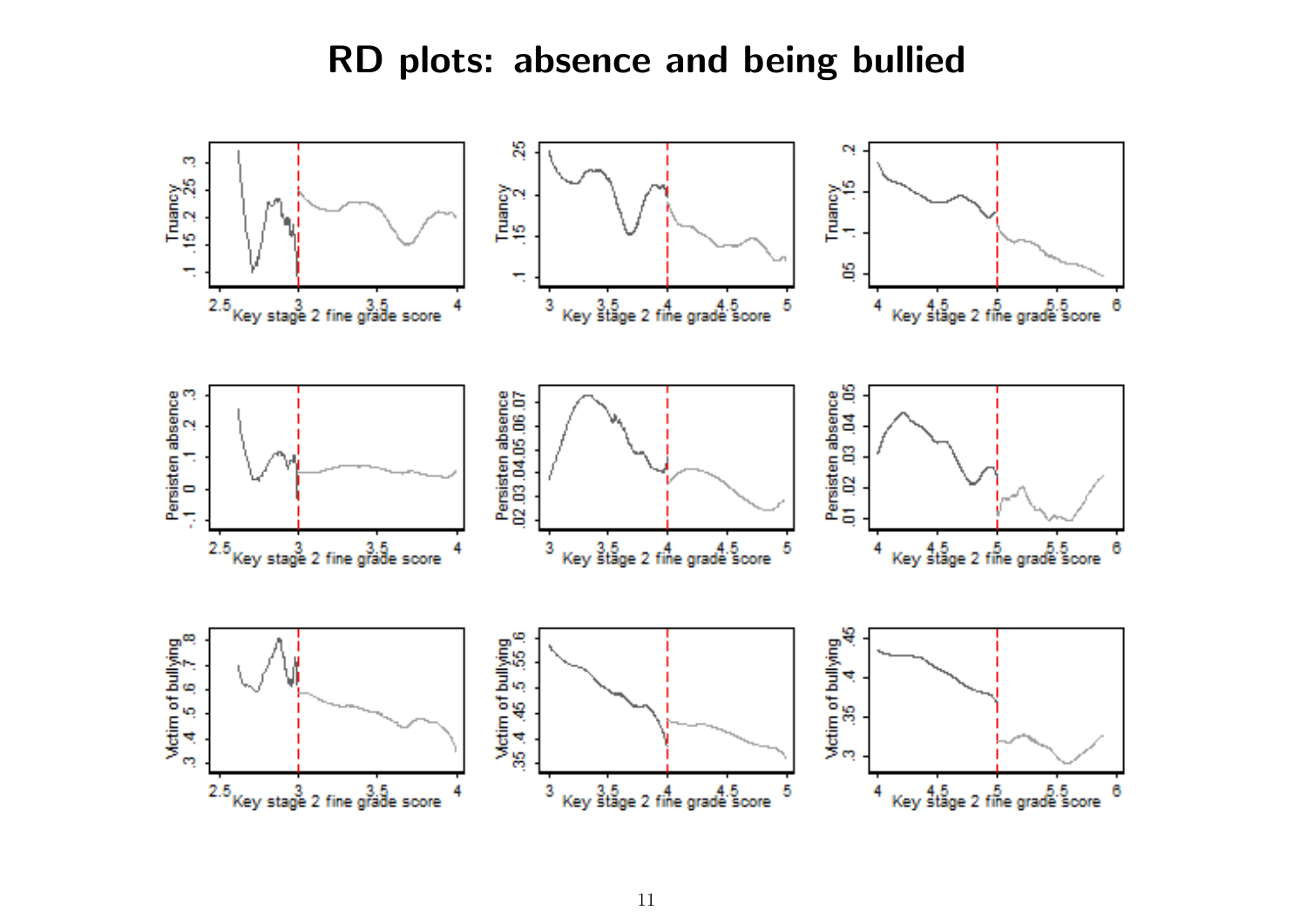| $\left( 1\right)$  | (2)          | (3)       | (4)           | (5)       | (6)         | (7)         | (8)           | (9)      | (10)        | (11)   | $\left(12\right)$ | (13)          |  |
|--------------------|--------------|-----------|---------------|-----------|-------------|-------------|---------------|----------|-------------|--------|-------------------|---------------|--|
|                    | All sample   |           |               |           | Females     |             |               |          |             | Males  |                   |               |  |
|                    | <b>OLS</b>   | RD 2-3    | <b>RD 3-4</b> | RD 4-5    | <b>OLS</b>  | RD 2-3      | <b>RD 3-4</b> | RD 4-5   | <b>OLS</b>  | RD 2-3 | <b>RD 3-4</b>     | <b>RD 4-5</b> |  |
| Truancy            | $-.03$       | .08       | $-.05$        | $-.01$    | $-.03$      | $-.07$      | $-.02$        | .03      | $-.03$      | .12    | $-.06$            | $-.06$        |  |
|                    | $(.01)$ **   | (.07)     | (.04)         | (.02)     | (.02)       | (.11)       | (.04)         | (.03)    | $(.02)$ **  | (.08)  | (.04)             | $(.02)$ ***   |  |
| Obs.               | 9858         | 1729      | 7119          | 8128      | 4871        | 800         | 3529          | 4070     | 4987        | 929    | 3590              | 4058          |  |
| One month absence  | $-.02$       | $-.03$    | $-.004$       | $-.02$    | $-.02$      | $-.02$      | $-.007$       | $-.01$   | $-.02$      | $-.03$ | .01               | $-.02$        |  |
|                    | $(.007)$ *** | (.04)     | (.01)         | $(.01)^*$ | $(.01)$ **  | (.06)       | (.02)         | (.02)    | $(.009)$ ** | (.06)  | (.02)             | $(.01)^*$     |  |
| Obs.               | 9540         | 1634      | 6837          | 7905      | 4670        | 741         | 3360          | 3928     | 4870        | 893    | 3477              | 3977          |  |
| Victim of bullying | $-.09$       | $-.15$    | .04           | $-.04$    | $-.09$      | $-.26$      | .06           | $-.07$   | $-0.08$     | $-.12$ | .01               | $-.05$        |  |
|                    | $(.02)$ ***  | $(.08)*$  | (.03)         | $(.02)*$  | $(.02)$ *** | $(.09)$ *** | (.05)         | $(.04)*$ | $(.02)$ *** | (.12)  | (.05)             | (.04)         |  |
| Obs.               | 9119         | 1586      | 6552          | 7532      | 4520        | 722         | 3255          | 3797     | 4599        | 864    | 3297              | 3735          |  |
| Suspension         | $-.04$       | .006      | .03           | $-.02$    | $-.03$      | .28         | .0004         | .01      | $-.04$      | $-15$  | .04               | $-.05$        |  |
|                    | $(.01)$ ***  | (.06)     | (.02)         | (.02)     | $(.01)$ *** | $(.12)$ **  | (.03)         | (.02)    | $(.02)$ **  | (.10)  | (.03)             | (.03)         |  |
| Obs.               | 9657         | 1676      | 6936          | 7980      | 4742        | 759         | 3424          | 3982     | 4915        | 917    | 3512              | 3998          |  |
| Expulsion          | $-.002$      | $-.004$   | $-.0009$      | .004      | $-.003$     | .03         | .006          | .005     | $-.002$     | $-.01$ | $-.009$           | .003          |  |
|                    | (.002)       | (.04)     | (.005)        | $(.002)*$ | (.002)      | (.04)       | (.004)        | (.004)   | (.004)      | (.05)  | (.009)            | (.003)        |  |
| Obs.               | 9674         | 1679      | 6948          | 7994      | 4747        | 762         | 3426          | 3984     | 4927        | 917    | 3522              | 4010          |  |
| Police warning     | $-.03$       | .13       | .06           | $-.02$    | $-.008$     | $-.21$      | .0001         | .01      | $-.05$      | .14    | .11               | $-.04$        |  |
|                    | $(.01)$ **   | $(.08)^*$ | $(.03)*$      | (.02)     | (.01)       | $(.07)$ *** | (.04)         | (.02)    | $(.02)$ *** | (.09)  | $(.04)$ **        | (.04)         |  |
| Obs.               | 4458         | 768       | 3182          | 3690      | 2241        | 363         | 1606          | 1878     | 2217        | 405    | 1576              | 1812          |  |

OLS and RD estimates

- Effects are (not ) significant at the expected target in (full sample) sub-samples by gender
- OLS (reduced-form) estimates are downward (upward) biased w.r.t. RD ones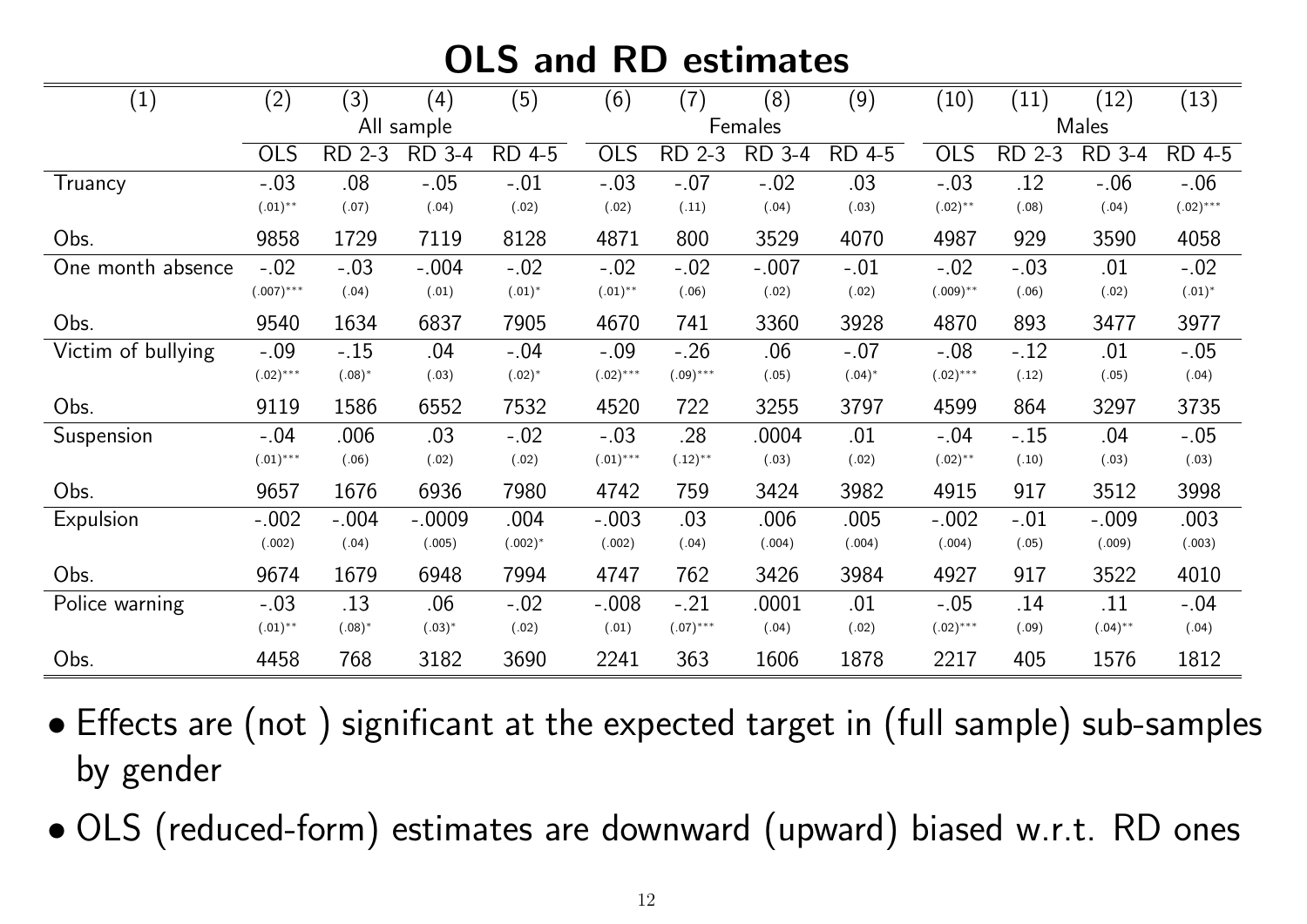| $\overline{(1)}$          | $\overline{(2)}$               | $\overline{(3)}$ | $\overline{(4)}$           | $\overline{(5)}$     | $\overline{(6)}$ | $\overline{(7)}$ | $\overline{(8)}$     | $\overline{(9)}$ | $\overline{(10)}$ |  |  |
|---------------------------|--------------------------------|------------------|----------------------------|----------------------|------------------|------------------|----------------------|------------------|-------------------|--|--|
|                           | Achievement cutoff 3           |                  |                            | Achievement cutoff 4 |                  |                  | Achievement cutoff 5 |                  |                   |  |  |
|                           | Left                           | Right            | P-value                    | Left                 | Right            | P-value          | Left                 | <b>Right</b>     | P-value           |  |  |
| Male                      | 0.59                           | 0.67             | 0.15                       | 0.49                 | 0.52             | 0.22             | 0.45                 | 0.50             | 0.06              |  |  |
|                           | Teacher Assessment Test scores |                  |                            |                      |                  |                  |                      |                  |                   |  |  |
| English lev. 2            | 0.46                           | 0.56             | 0.12                       | 0.03                 | 0.02             | 0.88             |                      |                  |                   |  |  |
| English lev. 3            | 0.43                           | 0.38             | 0.73                       | 0.52                 | 0.56             | 0.16             | 0.01                 | 0.01             | 0.42              |  |  |
| English lev. 4            | 0.02                           | $-0.00$          | 0.85                       | 0.41                 | 0.38             | 0.75             | 0.55                 | 0.57             | 0.28              |  |  |
| Maths lev. 2              | 0.31                           | 0.50             | 0.02                       | 0.01                 | 0.00             | 0.83             | $\sim$               | $\sim$           | $\sim$            |  |  |
| Maths lev. 3              | 0.60                           | 0.41             | 0.99                       | 0.60                 | 0.53             | 0.94             | 0.00                 | $-0.00$          | 0.88              |  |  |
| Maths lev. 4              | 0.00                           | $-0.00$          | 0.53                       | 0.35                 | 0.42             | 0.05             | 0.48                 | 0.56             | 0.04              |  |  |
| Science lev. 2            | 0.25                           | 0.22             | 0.67                       | 0.00                 | $-0.00$          | 0.79             | $\sim$               |                  | $\sim$            |  |  |
| Science lev. 3            | 0.67                           | 0.71             | 0.35                       | 0.26                 | 0.28             | 0.37             | 0.00                 | $-0.00$          | 0.75              |  |  |
| Science lev. 4            | 0.00                           | 0.04             | 0.10                       | 0.69                 | 0.67             | 0.66             | 0.41                 | 0.43             | 0.27              |  |  |
|                           |                                |                  | School type at Key Stage 2 |                      |                  |                  |                      |                  |                   |  |  |
| VA school                 | 0.06                           | 0.11             | 0.16                       | 0.15                 | 0.14             | 0.69             | 0.20                 | 0.24             | 0.08              |  |  |
| VC school                 | 0.10                           | 0.08             | 0.61                       | 0.09                 | 0.08             | 0.59             | 0.09                 | 0.10             | 0.34              |  |  |
| Found.n school            | $-0.00$                        | 0.01             | 0.15                       | 0.02                 | 0.02             | 0.62             | 0.03                 | 0.03             | 0.26              |  |  |
|                           |                                |                  |                            | Ethnicity            |                  |                  |                      |                  |                   |  |  |
| <b>Black</b>              | 0.05                           | 0.11             | 0.07                       | 0.10                 | 0.08             | 0.81             | 0.06                 | 0.06             | 0.53              |  |  |
| Asian                     | 0.31                           | 0.24             | 0.80                       | 0.19                 | 0.22             | 0.15             | 0.13                 | 0.13             | 0.53              |  |  |
| Other                     | 0.04                           | 0.07             | 0.30                       | 0.05                 | 0.06             | 0.20             | 0.06                 | 0.07             | 0.23              |  |  |
|                           |                                |                  | Socio-economic background  |                      |                  |                  |                      |                  |                   |  |  |
| <b>SEN</b> statement      | 0.14                           | 0.21             | 0.11                       | 0.03                 | 0.02             | 0.77             | 0.00                 | 0.00             | 0.22              |  |  |
| SEN non-statemented       | 0.64                           | 0.53             | 0.92                       | 0.22                 | 0.29             | 0.02             | 0.02                 | 0.04             | 0.04              |  |  |
| <b>FSM</b>                | 0.41                           | 0.44             | 0.31                       | 0.24                 | 0.26             | 0.30             | 0.13                 | 0.13             | 0.38              |  |  |
| EAL                       | 0.35                           | 0.29             | 0.78                       | 0.23                 | 0.26             | 0.14             | 0.16                 | 0.16             | 0.43              |  |  |
|                           | Main parent (MP)               |                  |                            |                      |                  |                  |                      |                  |                   |  |  |
| MP with a degree          | 0.01                           | 0.02             | 0.35                       | 0.04                 | 0.06             | 0.13             | 0.12                 | 0.18             | 0.01              |  |  |
| MP higher education       | 0.11                           | 0.02             | 0.96                       | 0.08                 | 0.11             | 0.16             | 0.17                 | 0.15             | 0.84              |  |  |
| MP GCSE                   | 0.23                           | 0.29             | 0.19                       | 0.43                 | 0.36             | 0.96             | 0.49                 | 0.45             | 0.87              |  |  |
| MP other qualification    | 0.16                           | 0.20             | 0.26                       | 0.15                 | 0.13             | 0.81             | 0.07                 | 0.10             | 0.07              |  |  |
| MP's father with a degree | 0.03                           | 0.01             | 0.68                       | 0.06                 | 0.05             | 0.75             | 0.06                 | 0.08             | 0.15              |  |  |

#### Robustness check: pre-treatment values do not lead to jumps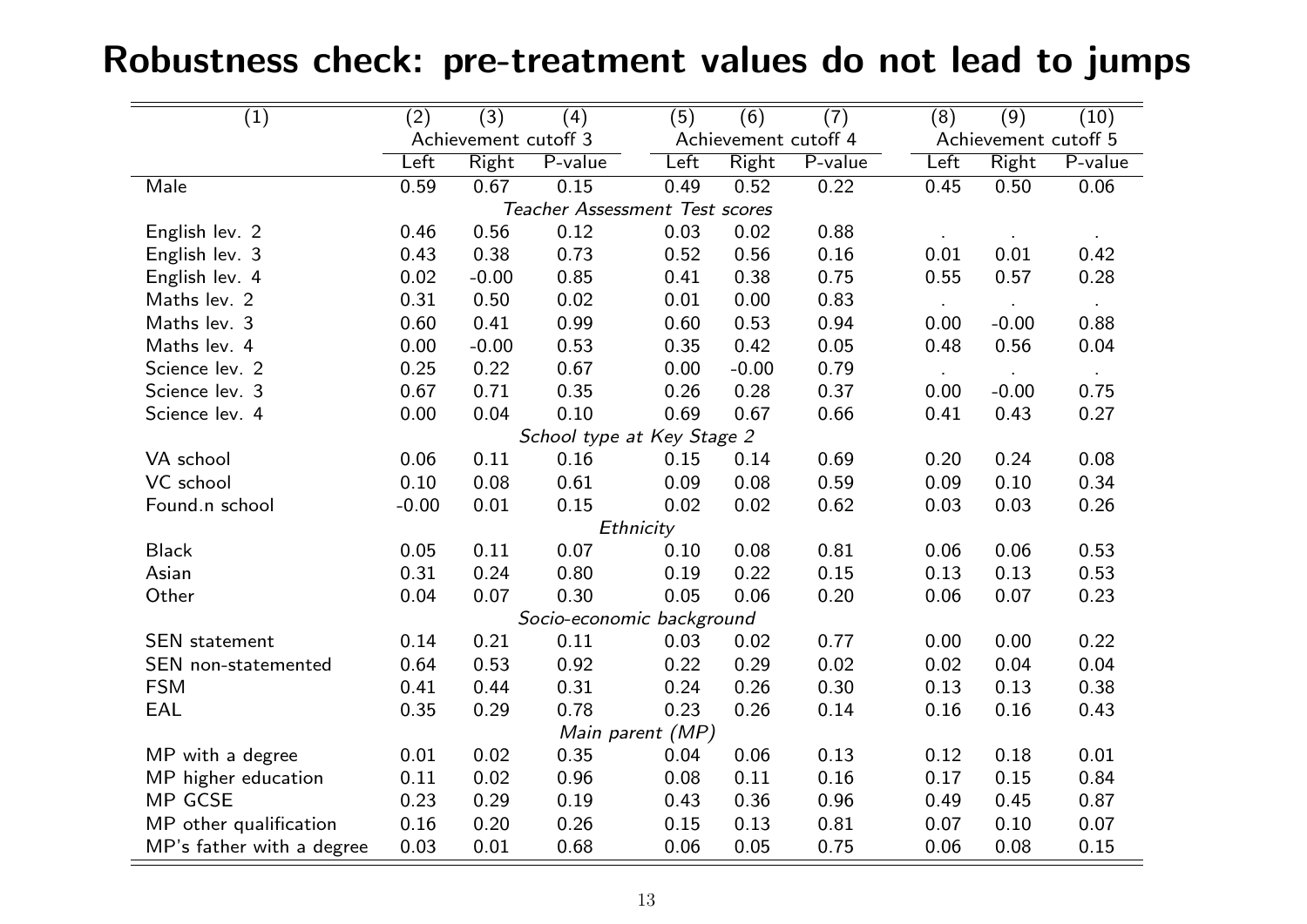## Robustness check: no spikes/gaming at cutoffs [\(McCrary](#page-16-6) [\(2008\)](#page-16-6))



No rejection of the null hypothesis of no gaming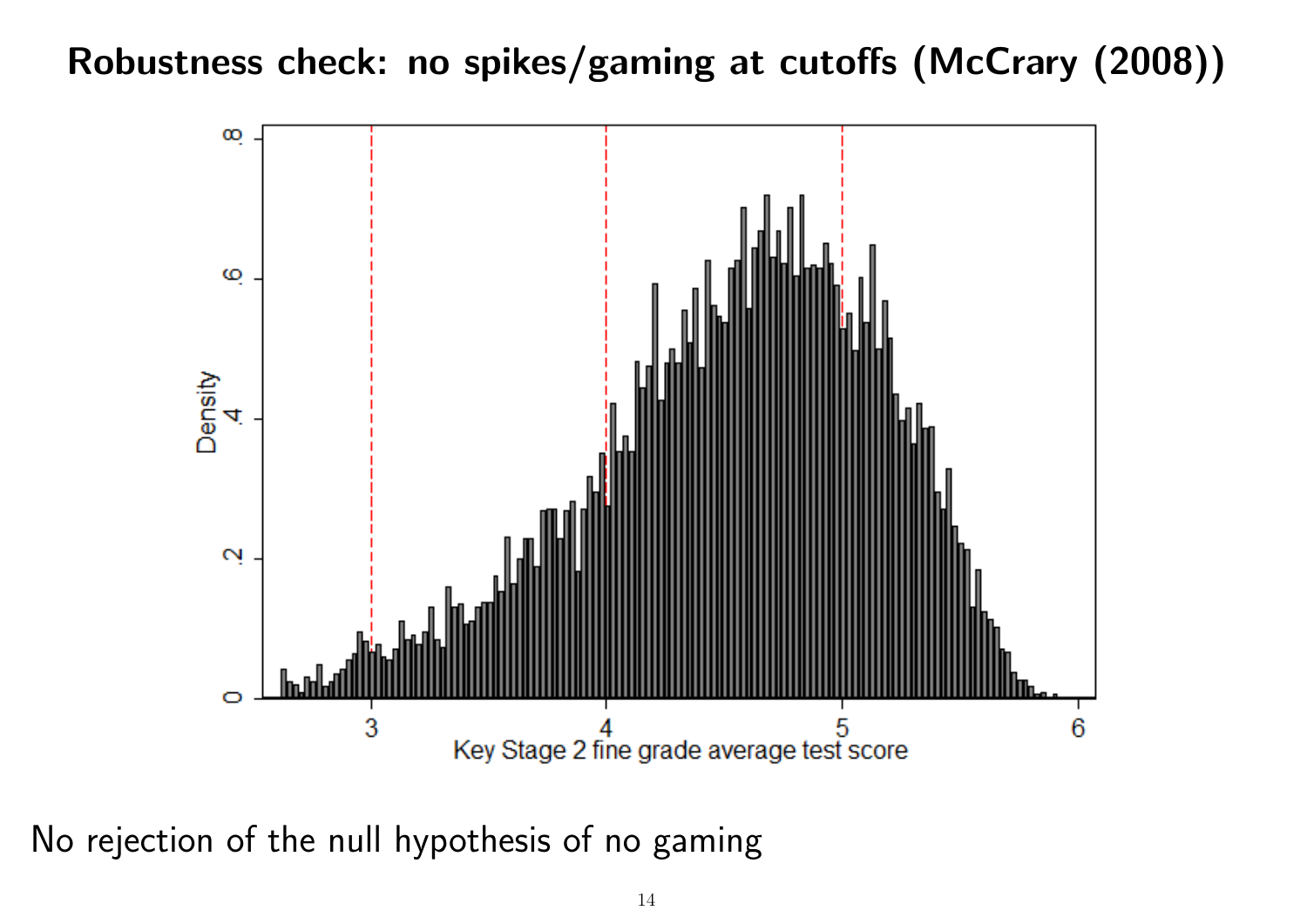# **Discussion**

- Heterogeneity in effects by ability, gender, type of outcome and parents' education suggest nature-nurture tradeoff [\(Lizzeri and Siniscalchi](#page-16-7) [\(2008\)](#page-16-7))
- Valuable test to
	- assess behavioural effects of targets
	- inform education and public policies in the future [\(Urquiola and Verhoogen](#page-16-8) [\(2009\)](#page-16-8))
- Future work:
	- i. motivation, effort and achievement [\(De Fraja](#page-16-9) et al. [\(2010\)](#page-16-9))
	- ii. achievement and behaviour in secondary school and college
	- iii. statistical design to inform public policy